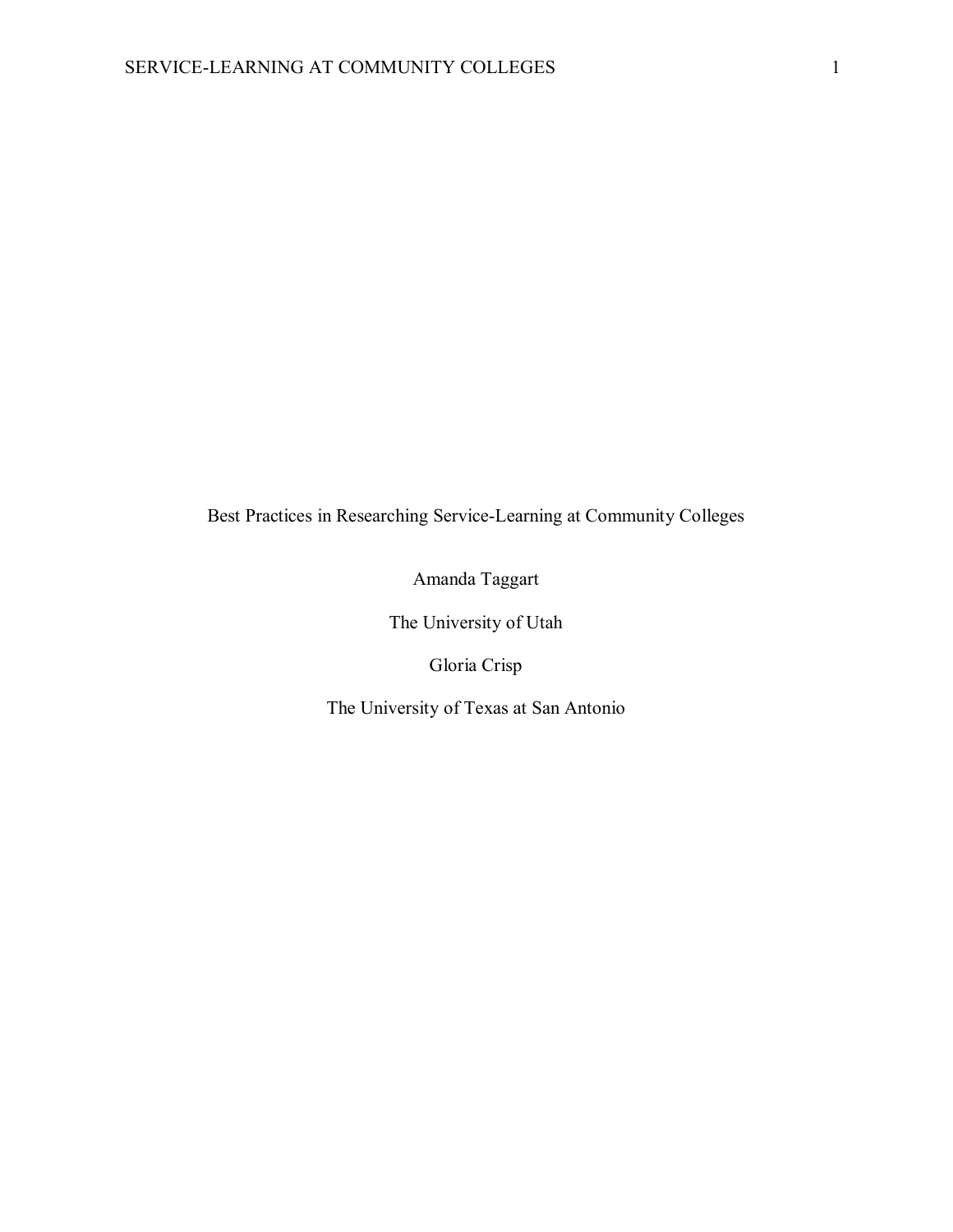#### **Best Practices in Researching Service-Learning at Community Colleges**

In recent years, an increasing number of community colleges have integrated some form of service-learning into their programs or courses with the idea that such volunteerism will promote civic engagement, increase student satisfaction with their courses and college experience as a whole, and improve learning outcomes. There is a good amount of research published on service-learning programs and outcomes conducted at four-year institutions, though there is a dearth of studies available on service-learning at community colleges. Because community colleges serve a purpose unique from that of four-year colleges and universities, both in their mission and often in the students they serve, research on service-learning at community colleges should also be distinct from investigations at the four-year level.

This chapter details best practices in researching service-learning at community colleges. We begin with an overview of how to locate service-learning research inside and outside of academic journals. We then provide focus to key methodological issues to consider when reading and analyzing empirical work, including the role of theory. The chapter concludes with recommendations for community college faculty, staff, and administrators in applying research toward the development and/or evaluation of service-learning programming.

### **Locating Service-Learning Research**

The following section provides suggestions for locating service-learning research at the community college level. Because the accessibility of published empirical work on this topic is now fairly limited, uncovering research on service-learning at community colleges entails conducting extensive literature searches on multiple education databases with several search term combinations. Databases such as Education Full Text, ERIC via EBSCO, JSTOR, Project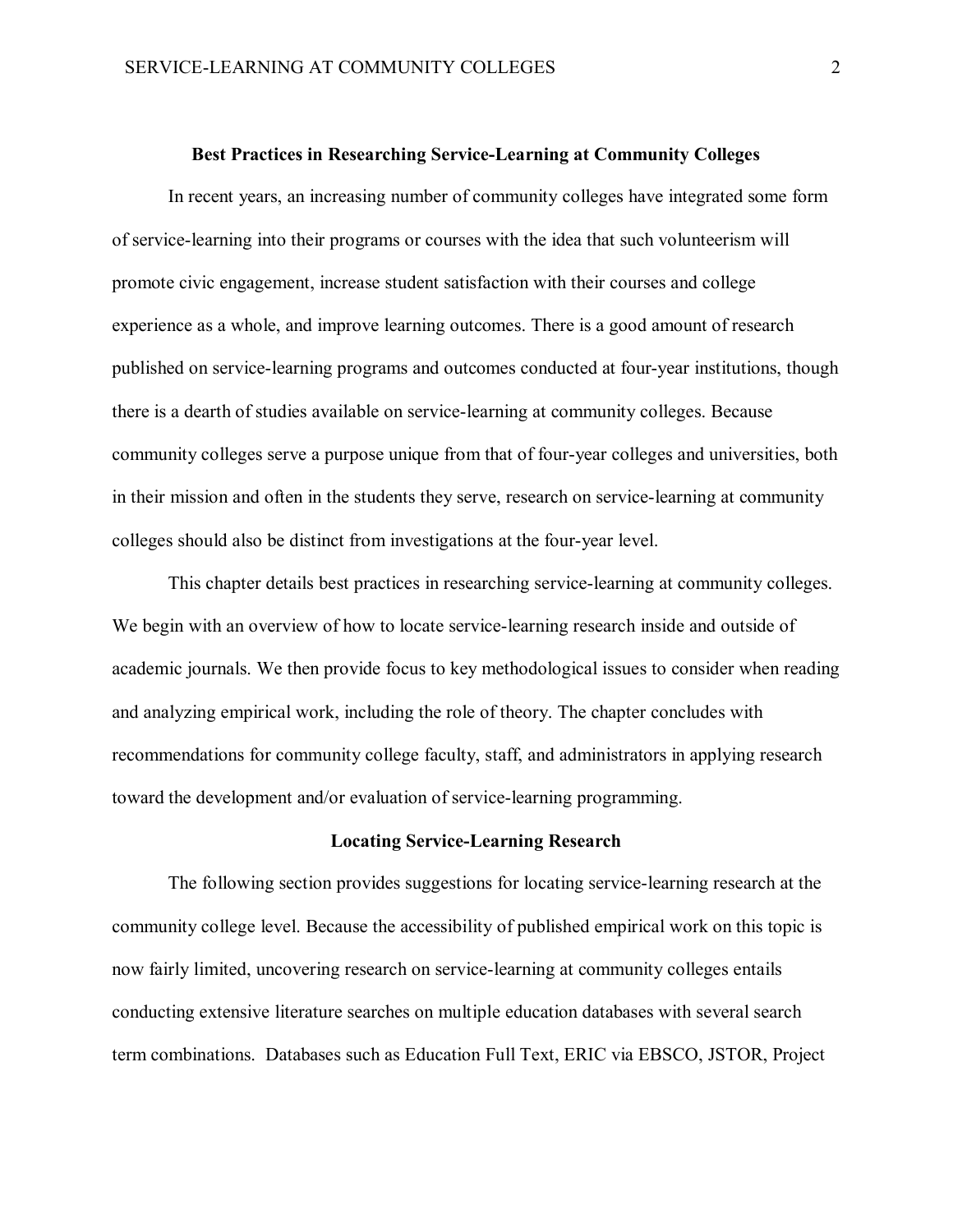Muse, and Academic Search Premier have proven to be very useful in covering a wide range of topics in education journals. Furthermore, we recommend using combinations of key words such as "service-learning," "experiential learning," "community college," "programs," "student development," and "student success" to find articles that explicitly discuss service-learning at the two-year level. However, this requires searching through hundreds of journals and many more articles, many of which are specific to certain disciplines (e.g., *Journal of Correctional Education, Gerontology and Geriatrics Education*). Manual reviews of articles published in commonly read and top tier higher education journals are also worthwhile. For instance, a recent search for literature on service-learning at community colleges located articles in the *Community College Journal of Research and Practice, Journal of Experiential Education, Community College Review,* and *New Directions for Community Colleges.* The reference pages of articles pertaining to service-learning should also be combed for other work pertinent to the subject.

In addition, due to the relatively small number of academic journal articles published on service-learning in community colleges, we recommend considering unpublished work to inform current service-learning research. Unpublished research is often conducted as part of program evaluations at individual institutions, reported in dissertations or theses, or presented in conference format and can be found through the same kinds of database searches as those used for peer-reviewed journal articles. For example, in our synthesis of empirical work about the impact of service-learning on community college students (Taggart and Crisp 2011, 24-44), we reviewed studies that came from all of the above-named sources and found multiple articles from the *Community College Journal of Research and Practice*, as well as numerous dissertations and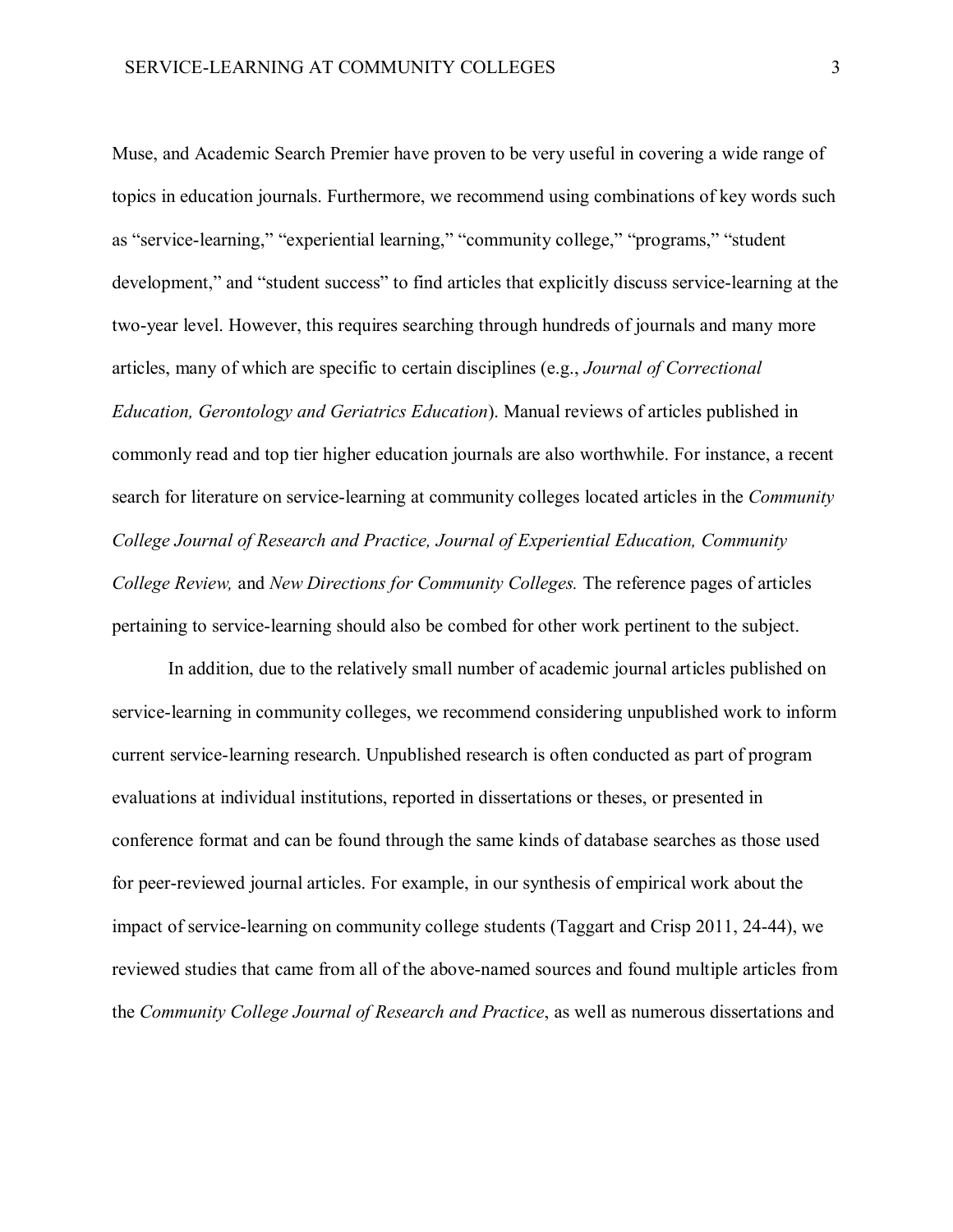other papers on service-learning at the two-year level from the Dissertation Abstracts International database and the ERIC database.

Moreover, publicly accessible manuscripts may be retrieved from policy centers or other organizations and groups interested in community college students and can be found and accessed via Internet searches. In fact, the websites of these organizations are the richest source of information on service-learning in higher education. For instance, the National Service Learning Clearinghouse [\(http://www.servicelearning.org\)](http://www.servicelearning.org/) aggregates and distributes data and research on service-learning, including specific information about service-learning at community colleges [\(http://www.servicelearning.org/topic/demographics-settings/community-colleges\)](http://www.servicelearning.org/topic/demographics-settings/community-colleges).

Furthermore, the American Association of Community Colleges (AACC) offers curriculum tools for service-learning education, publications on service-learning, and many links to other service-learning information, all easily located from their service-learning home page (http://www.aacc.nche.edu/Resources/aaccprograms/horizons/Pages/default.aspx). This website also details the AACC's Community Colleges Broadening Horizons through Service Learning project (1994-2012), the intent of which was to integrate quality service learning programming into the institutional climate of community colleges around the country. In addition, this website lists the colleges that participated in the project and also gives links to many of those schools' service-learning websites.

The Campus Compact Center for Community Colleges is another site filled with information and resources for those interested in service-learning (http://www.compact.org). Campus Compact is a national association dedicated exclusively to civic engagement on college campuses, including community service. Its website offers resources specific to faculty, students,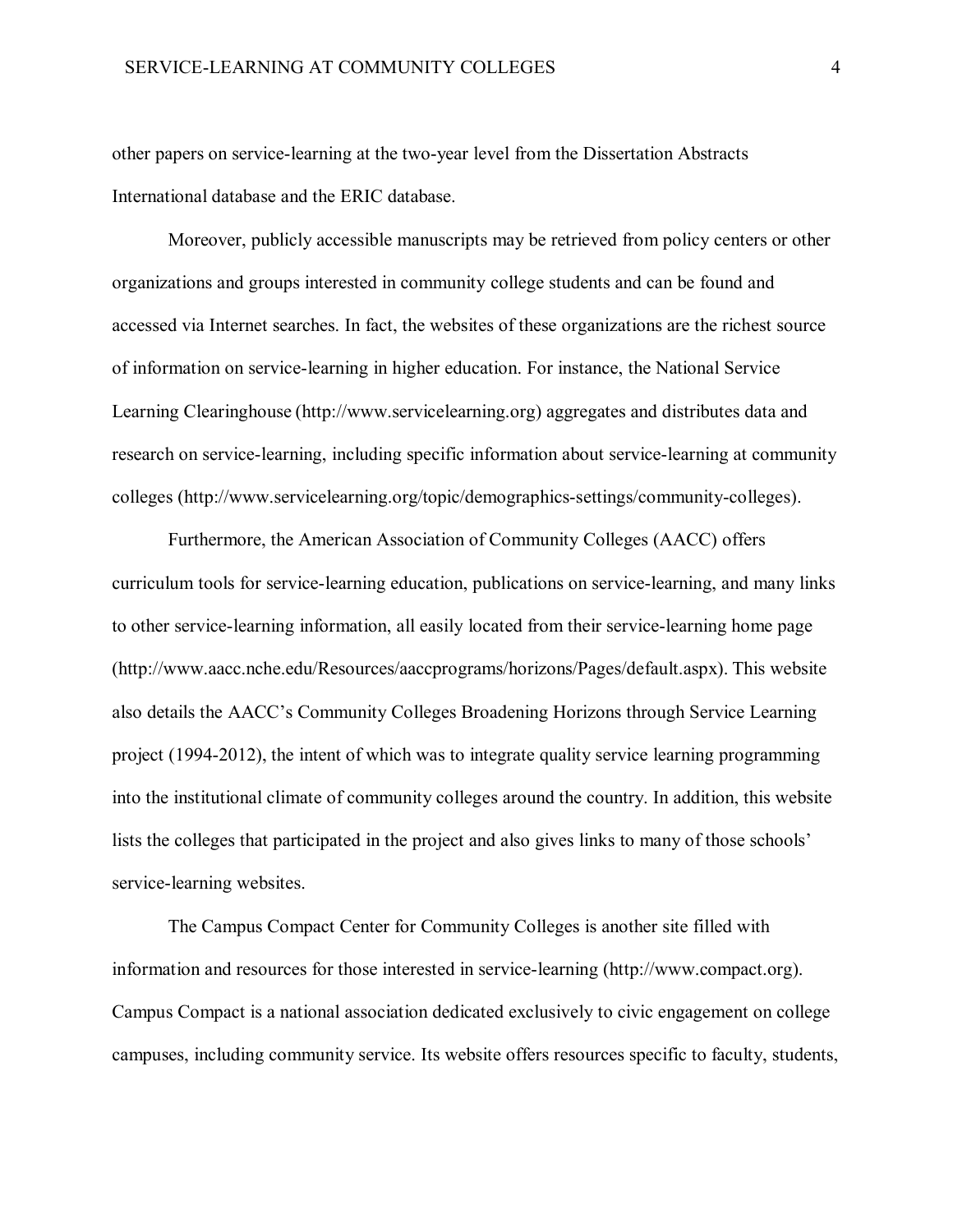association presidents, and service-learning staff. It also offers a book store where scholars and others can easily locate volumes on service-learning.

It is important to note that such an extensive search process as that outlined above necessitates an understanding of methodologically sound research in order to differentiate between strong empirical and non-rigorous or non-empirical work. Searches must be carefully filtered to find research that evaluates service-learning programs and experiences, as much of what has been published focuses on descriptions of various service-learning programs, suggestions for implementing service-learning in college courses or more widely on college campuses, or theoretical or opinion pieces on service-learning. As such, the subsequent portion of this chapter offers questions to contemplate when evaluating service-learning research.

### **Issues to Consider when Reading Empirical Work**

The following section provides an overview of key methodological issues to consider when reading service-learning research. Issues are presented in the form of questions to be considered by community college administrators, faculty, and staff in analyzing empirical work. The first two questions are focused on understanding the paradigm of research that was conducted. The third, fourth, and fifth questions are presented to discern the degree to which findings from a study may be comparable to other studies and/or generalizable. The section concludes with two questions focused on analyzing the degree to which research findings are methodologically and theoretically sound.

## What was the purpose of the research?

One issue to consider when reading empirical work on service-learning is the purpose, focus, and/or goals of the research. Service-learning research is produced for a variety of reasons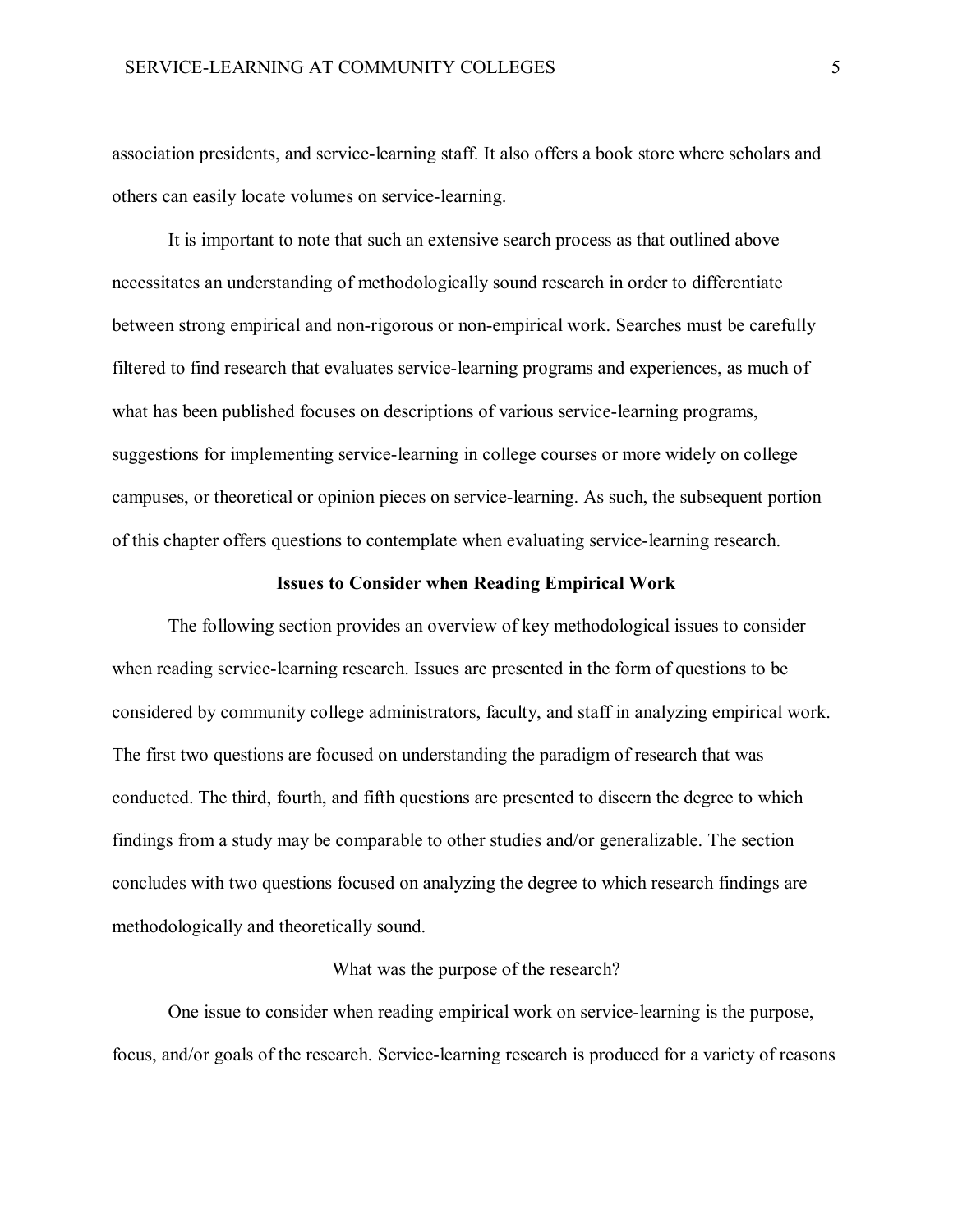that may intentionally or unintentionally influence how findings are presented and the degree to which findings may be useful. It is notable that the purpose or focus of the research is not always explicitly stated and may need to be discerned by the reader. A good amount of service-learning research is conducted with the intention of contributing to knowledge and theory (termed basic research) or to provide generalizable conclusions that are able to inform the development or implementation of service-learning programing (referred to as applied or action research) (Johnson and Christensen 2012). These forms of research are most often conducted by academic researchers and have the benefit of determining the degree to which service-learning is beneficial to constituents, in what ways, for how long, and under what conditions (Howard 2003, 1-12). A subset of applied research is conducted by program evaluators with the purpose of assessing the quality, value, or worth of a program (Johnson and Christensen 2012). Program evaluation can be defined as the process of systematically gathering data about a program to obtain information and measure program outcomes (National Service-Learning Clearinghouse 2001). Program evaluations answer specific questions about a particular program (Howard 2003, 1-12) and are not designed to provide findings and conclusions that are applicable to other service-learning programs. A smaller amount of research on service-learning can be categorized as advocacy research. Advocacy work is often financially supported, published as a form of marketing and program promotion, and highlights the strengths of a particular program. Although valuable to service-learning practice, a critical eye should be used when reading advocacy work as it rarely uses rigorous methodological designs and may overlook or exclude negative findings.

What type of research was conducted?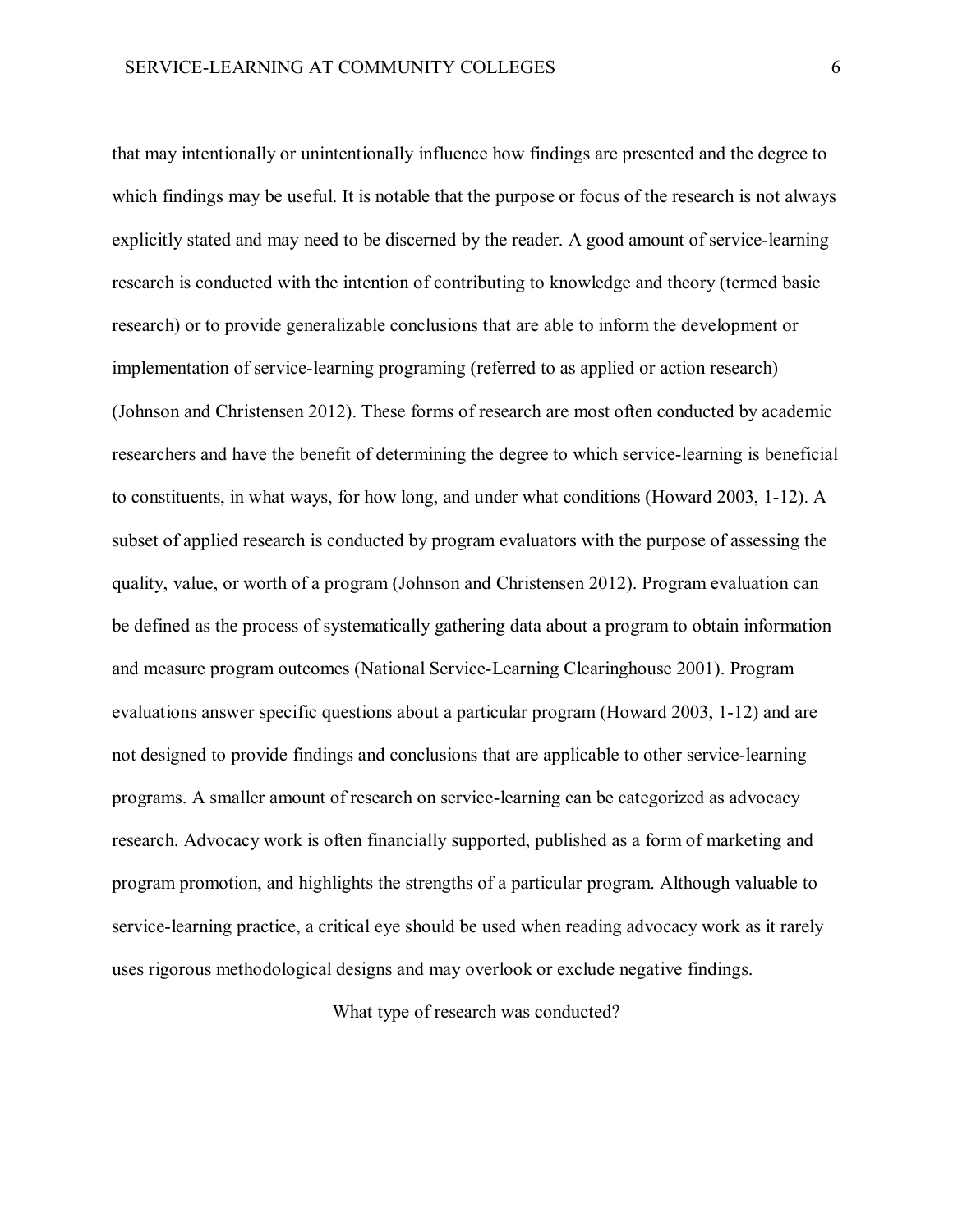A second question that readers of service-learning research should seek to understand is the type of research used by researchers and evaluators to answer research questions. A recent review identified that a combination of quantitative, qualitative, or mixed methodology paradigms are used for service-learning research conducted at the community college level (Taggart and Crisp 2011, 24-44). Quantitative research is used to measure service-learning outcomes and utilizes a variety of data collection tools such as test scores, surveys, and data maintained by the college including student grades or graduation rates (National Service-Learning Clearinghouse 2001). Quantitative research is specifically used to assess relationships between participants' experiences and outcomes, including but not limited to cause and effect relationships. In contrast, qualitative research is used to gain a more holistic understanding of students' experiences, perceptions, and opinions of service-learning. Primary data collection tools used for this purpose include personal interviews, focus groups, or observations (National Service-Learning Clearinghouse 2001). Qualitative research is typically utilized to answer questions beginning with "how" or "why," such as how service-learning promotes civic engagement among students. A growing number of studies are using a combination of quantitative and qualitative paradigms in a single research study, commonly referred to as "mixed methods research," to assess the impact of service-learning programming. Mixed methods research has the benefit of providing multiple forms of data to warrant claims and may produce findings that are more valid than research that utilizes only quantitative or qualitative methods (Johnson and Christensen 2012). *Educational Research: Quantitative, Qualitative and Mixed Approaches* provides a more detailed explanation of each of the above-mentioned paradigms and their uses.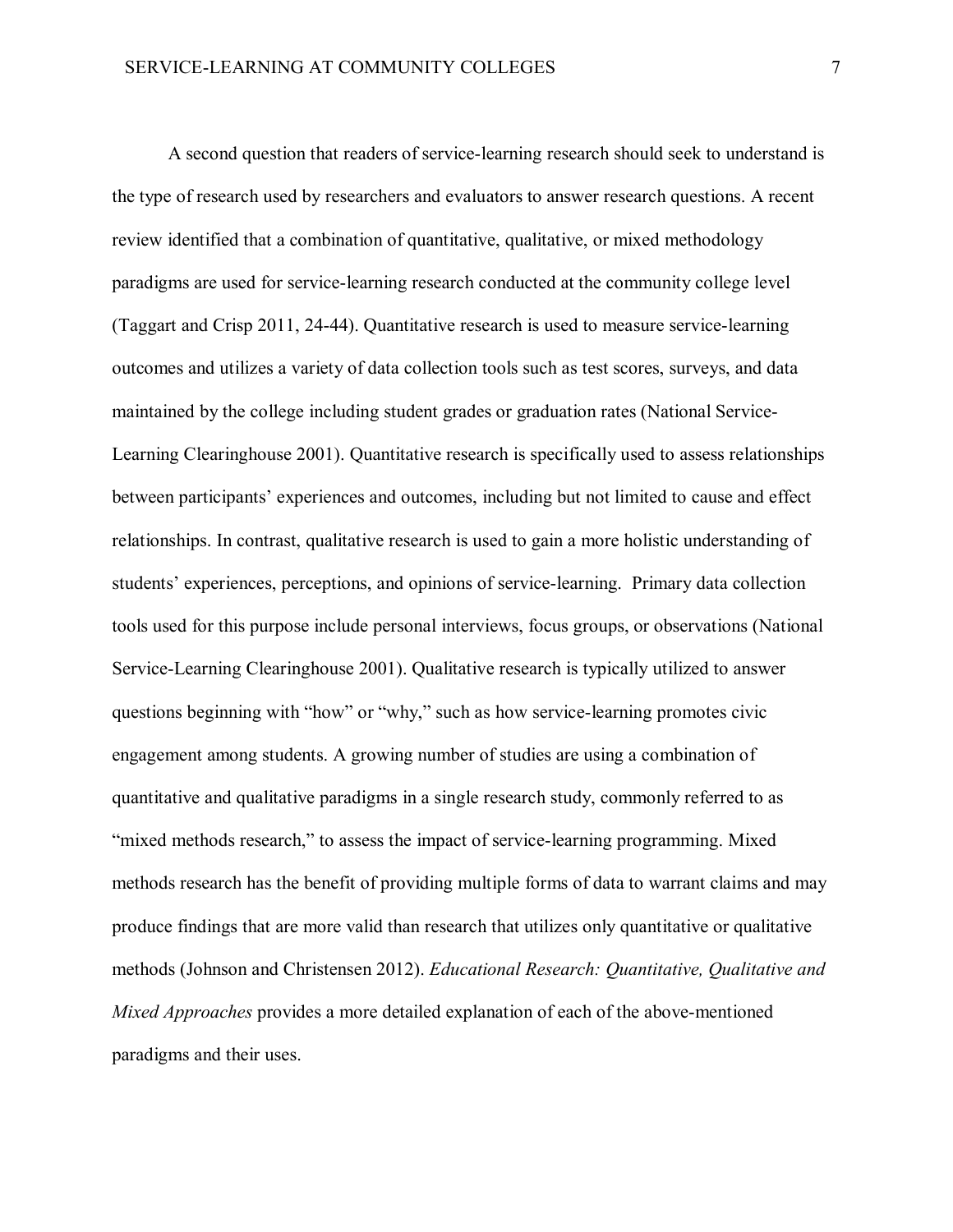Although there are numerous designs used in both qualitative and mixed methods research, we feel it may be worthwhile to provide more focus to methods used by quantitative researchers, as this form of research is often the most difficult to read and analyze. Quantitative research can be categorized into three primary designs including experimental, quasiexperimental, and non-experimental research (Johnson and Christensen 2012). Experimental designs (also known as randomized control trials or comparative designs) are conducted to measure whether a service-learning program "causes" an outcome where each participant has two potential outcomes: (1) the outcome he or she would experience if offered the program, known as the "treatment outcome" and (2) the outcome experienced if not offered the program. Because it is impossible to observe both potential outcomes for a participant, experimental designs compare outcomes of the treatment group with a control group, which is made up of a comparable group of students who did not participate in the program (Weiss Bloom and Brock 2013). Use of a control group allows the researcher to measure whether group differences are a product of initial differences, maturation, or participation in the service-learning experience (Hecht 2003, 107-124). Experimental designs rely on a process of random assignment of participants to the treatment or control group to ensure that the groups do not systematically vary in a way that may influence the findings (Johnson and Christensen 2012).

Although considered the "gold standard" of research, studies of service-learning are rarely able to use random assignment for educational and financial reasons (Hecht 2003, 107- 124). In these cases, a quasi-experimental design or non-experimental design may be used. A quasi-experimental design is a form of experimental research that does not involve random assignment and therefore makes it more difficult for the researchers to establish a treatment and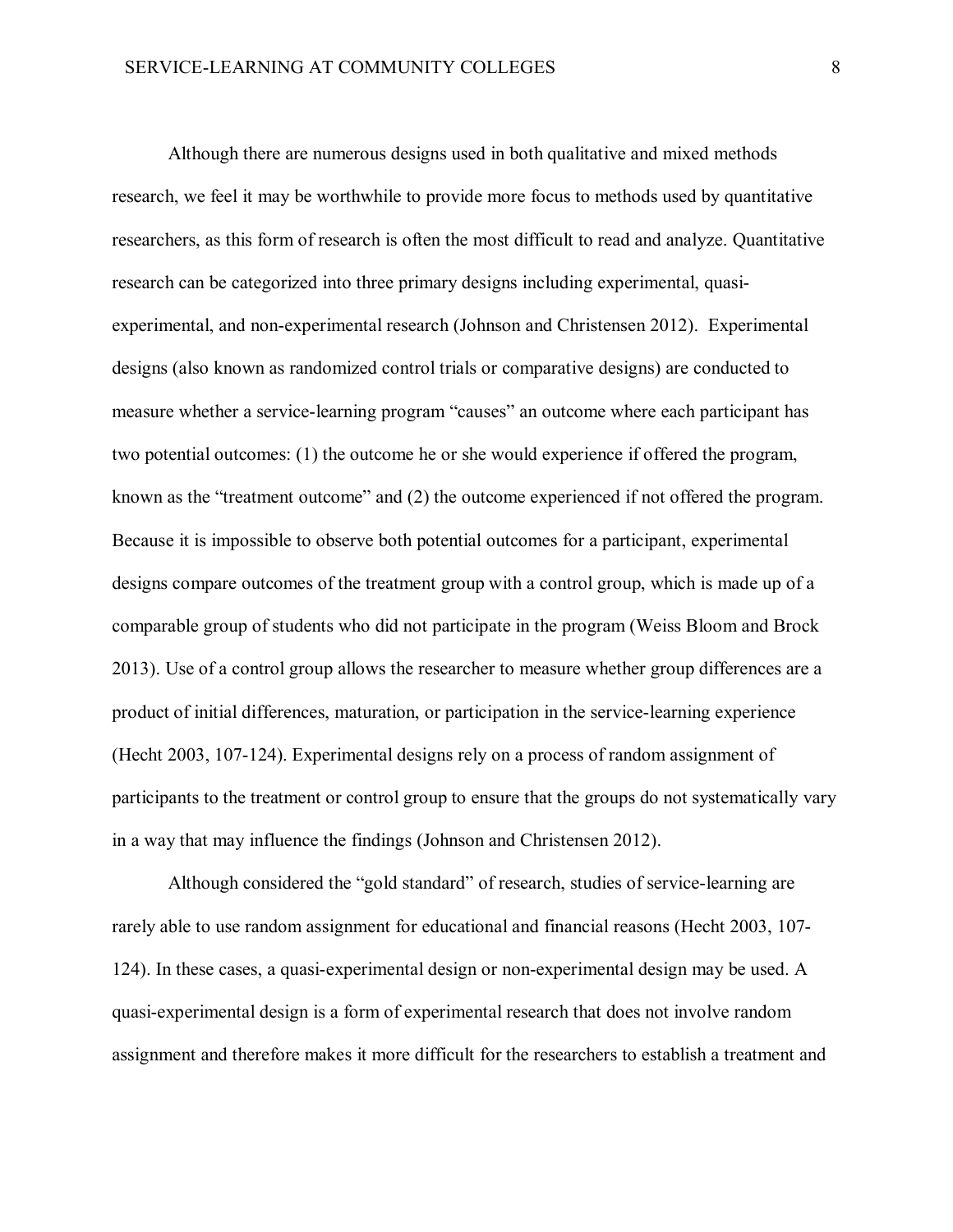control group that are comparable. This is problematic as non-equivalent groups introduce the possibility of differences between the treatment and control that unintentionally influence the findings (Johnson and Christensen 2012). For example, a service-learning study that uses an existing section of a sophomore level sociology class as the treatment group and a group of students enrolled in a developmental English class as the control group would introduce several differences between the groups (termed confounding variables) that may influence outcomes such as service-learning curriculum/activities, student academic preparation and motivation, etc.

A final form of quantitative research used in service-learning research, non-experimental designs (also referred to as before and after designs), gathers data about student outcomes before and after the service-learning experience to determine whether the experience was related to the change. Although this design does not measure cause and effect relationships, it is often the preferred method of service-learning evaluation work, as it is the simplest quantitative design and does not require a comparable control group (National Service-Learning Clearinghouse 2001). A common type of non-experimental research uses correlational designs, which are used to measure the relationship between two or more naturally occurring variables such as participation in service-learning and students' commitment to civic involvement (Clayton et al. 2013).

### What type of service-learning was being studied?

There is growing evidence to suggest that: (1) different versions of the same program may have different outcomes; (2) a program that is effective for one group of individuals may not yield positive effects for another; and (3) a program that is effective under certain conditions/settings may not work in other contexts (Weiss Bloom and Brock 2013). As such,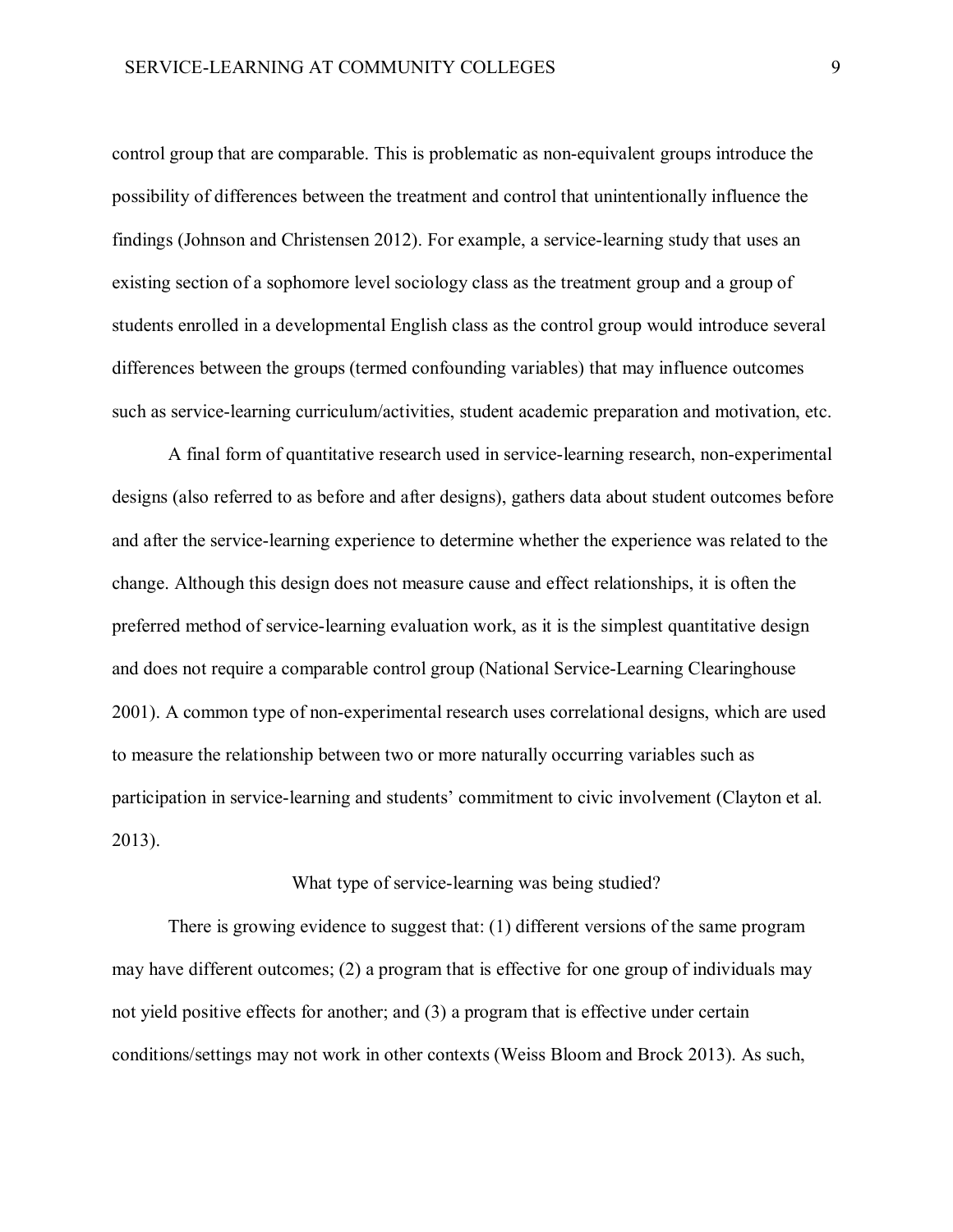when reading and analyzing service-learning research, the readers should not assume that findings will apply to other programs, students, or contexts. To begin with, although all servicelearning requires some sort of community service, there is large variation in how the learning occurs (i.e., the treatment itself) (Howard 2003, 1-12). For example, some service-learning research involves co-curricular service-learning, which refers to learning and service outside of a formal course curriculum, whereas other studies involve academic service-learning, defined as bounding the service experience to the academic course curriculum (Howard 2003, 1-12). These two types of service-learning are likely to produce different outcomes and should not be assumed to be comparable.

# Who were the participants?

Service-learning outcomes are also influenced by a variety of student characteristics that limit the relevance or generalizability of the findings to other student populations. Student characteristics that may impact service-learning outcomes include, but are not limited to, gender, prior academic experiences, quality of peer relationships, personality, motivation, beliefs, values, and cognitive ability (Waterman 2003, 73-90). This is of particular relevance when analyzing service-learning research that was not conducted specific to community college students, as, on the whole, students attending two-year colleges have different characteristics and experiences when compared to students who begin college at a four-year university. At the same time, service-learning research focused on community college students also should not be assumed to be generalizable to all community college students, as many studies focus on sub-populations of students such as developmental or ESL students. Further, outcomes may vary among individual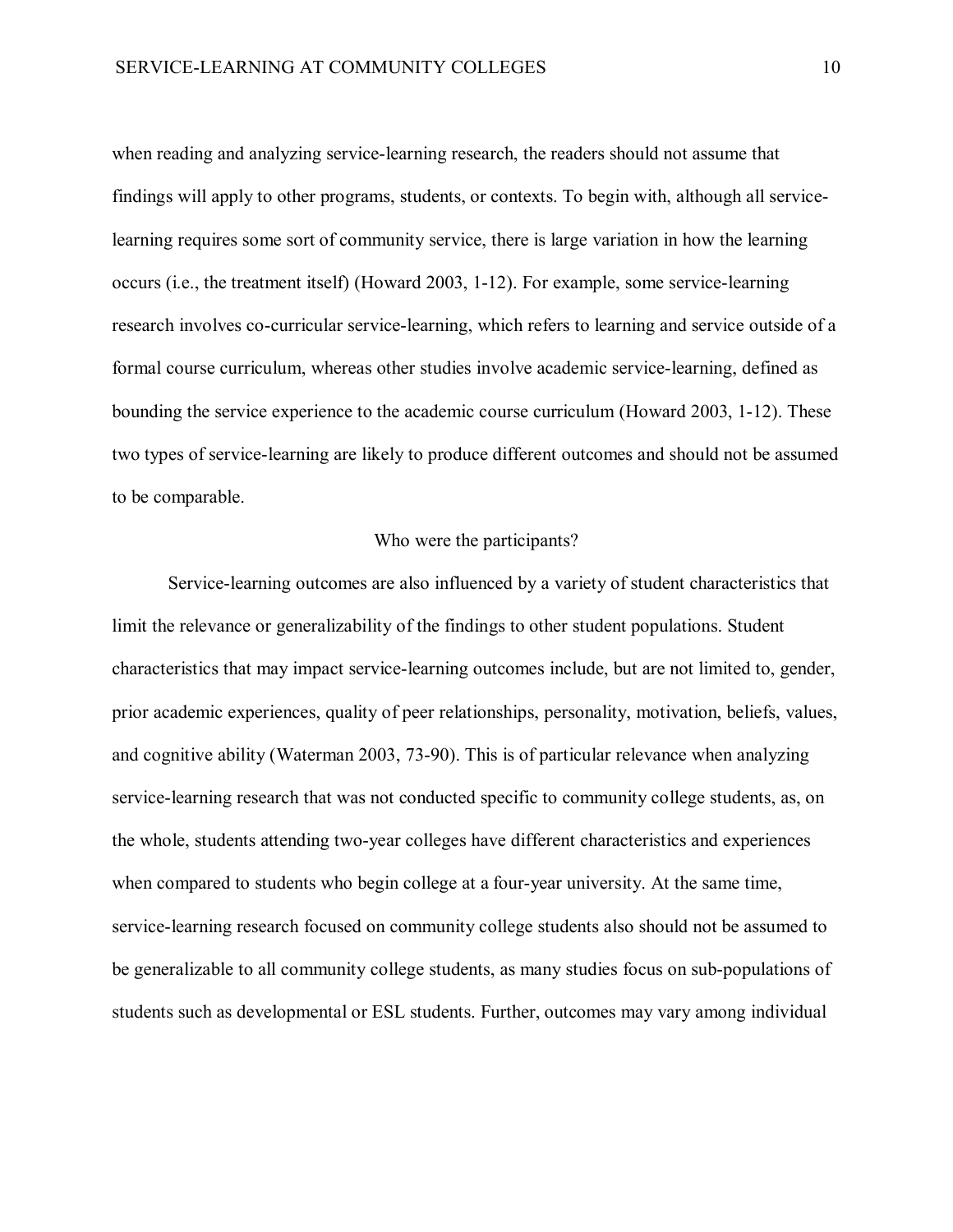students within a given study, which may or may not be examined by the researchers (Furco 2003, 13-34).

What were the setting context and program characteristics?

Along with variations in how service learning is defined and which students are involved, service-learning research is confounded by the diverse and situational nature of service-learning settings and experiences (Furco 2003, 13-34). It is impossible to standardize or control experiences students will have with service-learning because experiences are occurring in natural settings (Waterman 2003, 73-90). Additionally, service-learning may involve a diversity of activities and tasks, even within a given activity (Hecht 2003, 107-124). Further, the length and intensity of the service-learning experience varies across studies, with some experiences involving a single afternoon and others requiring a daily commitment for an extended period of time (Hecht 2003, 107-124). These variations in setting and program characteristics are expected to influence outcomes (Waterman 2003, 73-90). For example, findings from an exemplary service-learning program conducted at an exemplary college are likely to be largely a product of the community college and/or students rather than the service-learning experience (Hecht 2003, 107-124). In contrast, service-learning studies that utilize multiple sites or programs for comparative purposes are more likely to provide more generalizable findings. Therefore, attention should be given when reading service-learning research and making comparisons across studies or drawing conclusions about the relevance of findings to other contexts and programs (Furco 2003, 13-34).

How valid/trustworthy are the findings?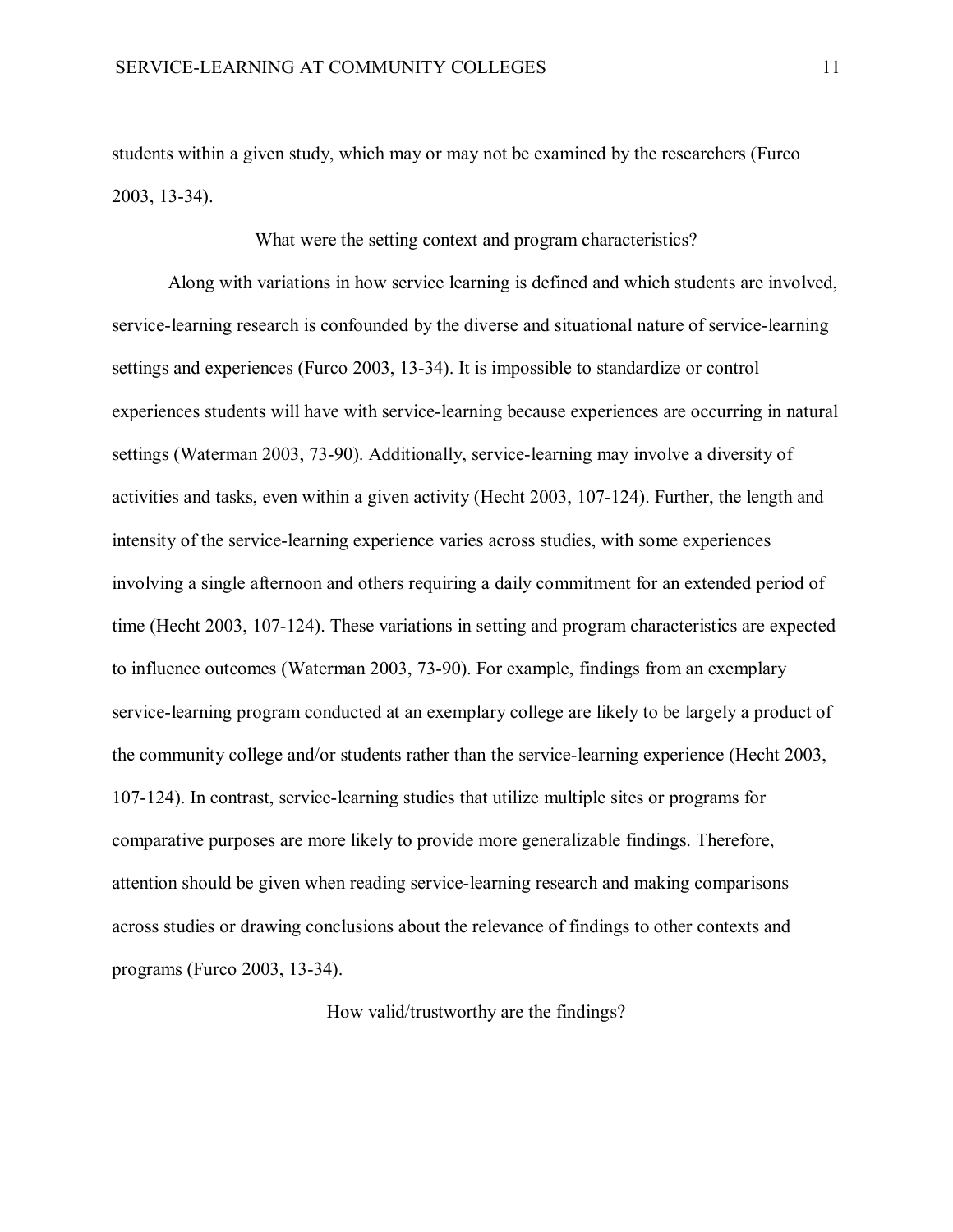Beyond understanding the type of research and the relevance of findings to other studies/programs, it is also important to consider the methodological rigor of the research being conducted when reading and analyzing service-learning research. A lot of community college service-learning research is based on self-reports by staff, faculty, students, or community partners. These measures can be meaningful and useful, but should be interpreted with caution, as self-reported data are likely to be biased and the reliability and validity may be limited (Clayton et al. 2013). Internal validity is a key measure of methodological rigor in quantitative research and service-learning research should use techniques and measures that demonstrate validity (Clayton et al. 2013). Internal validity can be defined as the ability of a study to measure a true relationship between variables (Johnson and Christensen 2012). Although the possibility and appropriateness of the strategy will vary across studies, researchers should identify and explain the strategies used to ensure the internal validity and trustworthiness of their results (Clayton et al. 2013).

Efforts to promote internal validity are especially important in cases where the servicelearning program at a community college is optional and students self-select into a servicelearning enhanced course. Self-selection is a serious methodological issue plaguing servicelearning research (Clayton et al. 2013), as students who choose to enroll in the service-learning course are likely to be systematically different (e.g., motivation, maturity) from students who do not choose to enroll in a service-learning course. In turn, these differences are likely to influence study outcomes. As such, caution should be used when interpreting findings from servicelearning studies that involve self-selection into service-learning but do not use random assignment or utilize efforts to control for initial differences between the treatment and control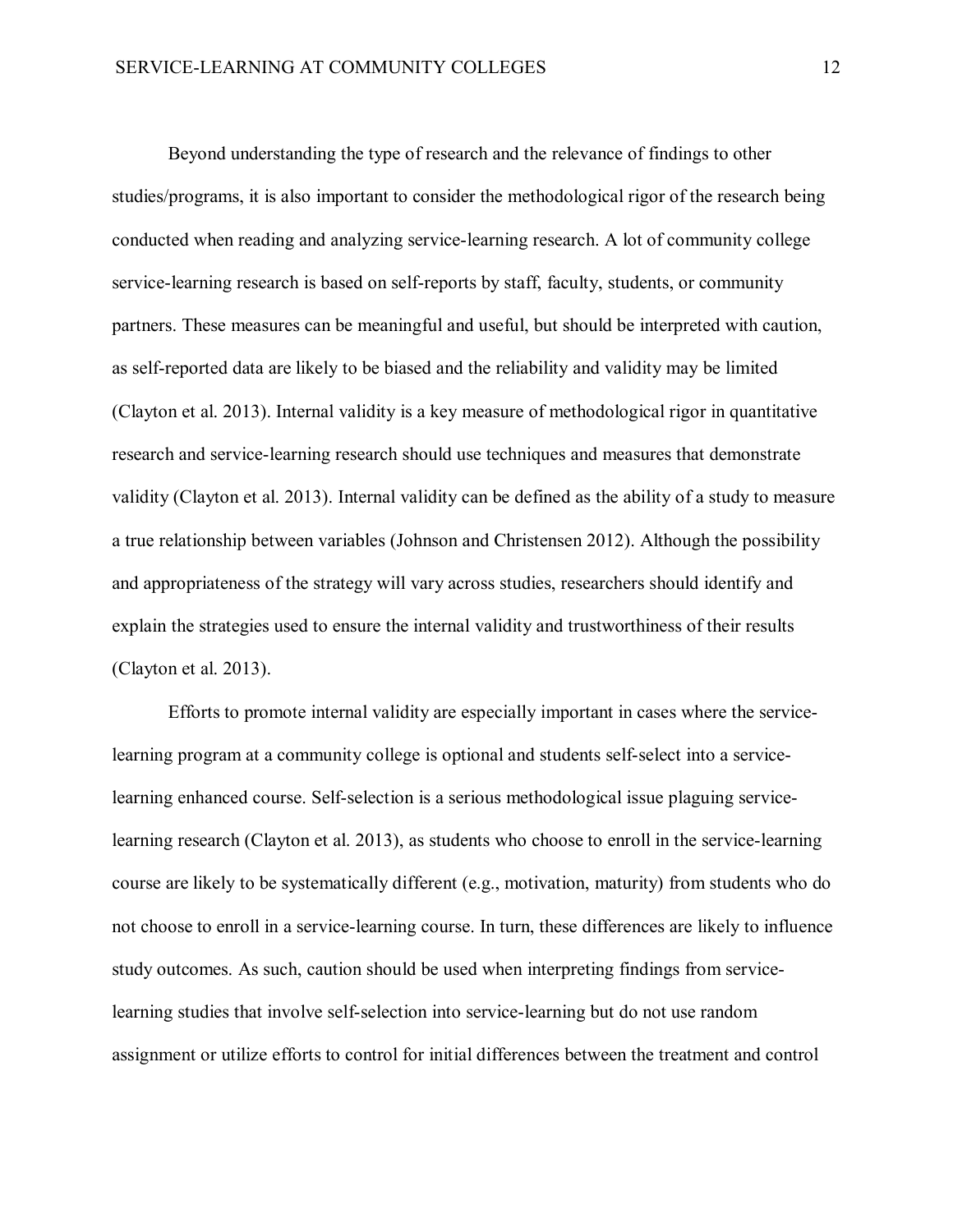groups. Further, internal validity is enhanced when researchers collect data from a variety of sources (not just students) and include both disaggregated data (specific to individual students and programs) and aggregated (combined across students and programs) (Furco 2003, 13-34).

To what extent was the research design grounded in theory?

A final consideration when reading service-learning research is the degree to which the study design and evaluation efforts were guided by relevant theory. A theory is "a set of speculations about a phenomenon and its nature" (Clayton, et al. 2013) Theories are useful in service-learning research by identifying concepts and relating them in a way that assists both the reader and researcher in understanding, organizing, and predicting events. Additionally, theories pose answers to "why" questions, such as, "Why did the students change as a result of the service-learning experience?" Theories from a variety of disciplines including sociology, education, psychology, communication, and the cognitive sciences can contribute to the development and interpretation of service-learning research (Clayton et al. 2013). Unfortunately, the disconnect between program design and evaluation and existing developmental and learning theory makes it difficult to establish a cause and effect relationship between service-learning experiences and outcomes (Bradley 2003, 47-72). As such, attention should be paid to assessing the degree to which experiences and outcomes are clearly linked to theory when reading and analyzing service-learning research.

## **Recommendations**

Given the methodological issues outlined above and the growth of service-learning initiatives on community college campuses, it is vitally important to increase the research knowledge base on service-learning in order to provide evidence for service-learning program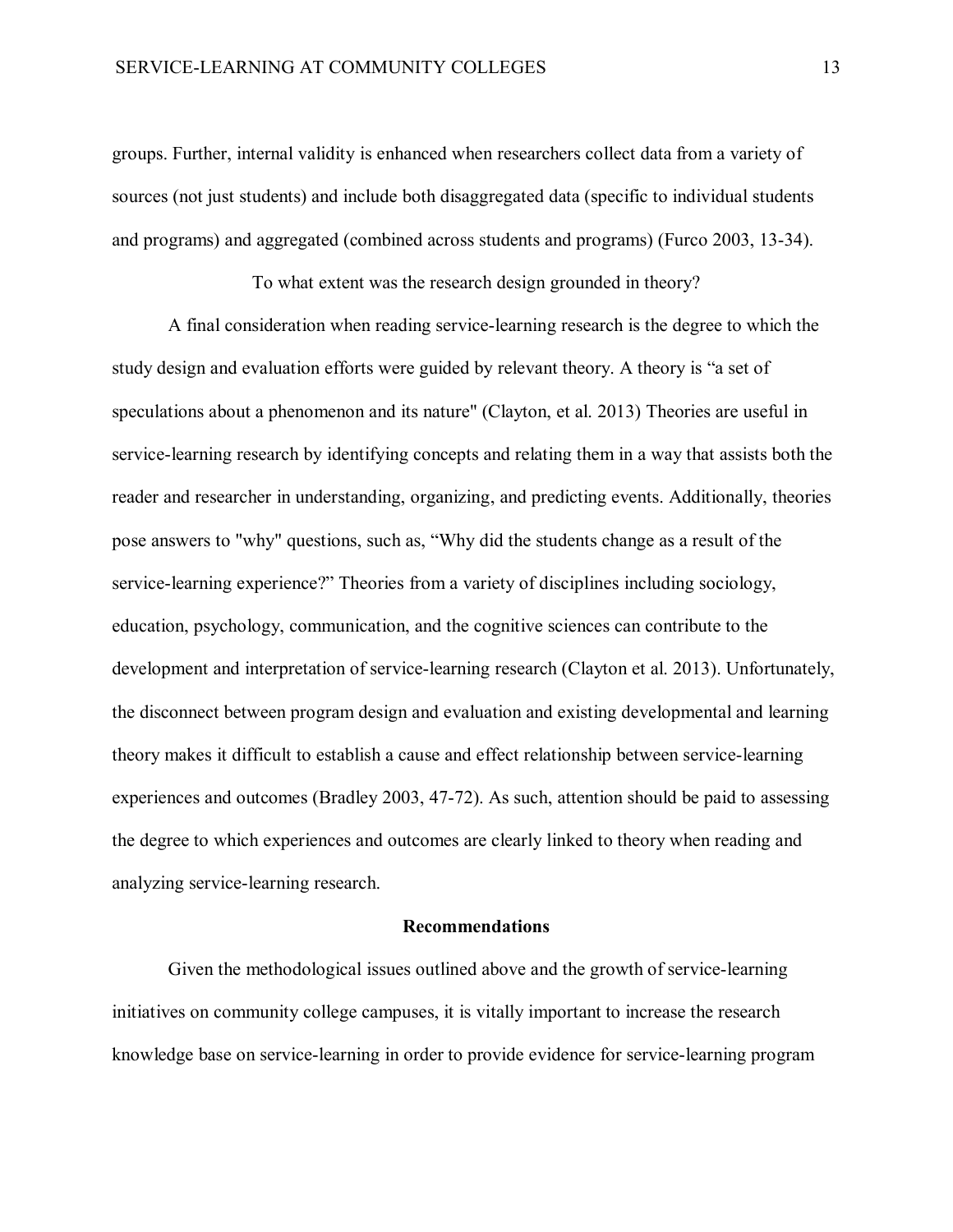outcomes (Howard 2003). Therefore, we conclude this chapter by offering several recommendations for community college faculty, staff, and administrators in applying research toward the development and/or evaluation of service-learning programming, as well as directions for future research and useful resources for those interested in studying service-learning.

First, it is important for those interested in researching service-learning to apply the suggestions previously outlined in this chapter to familiarize themselves with the research that has already been conducted and with what outcomes that work revealed. Consumers of research should use this existing work to inform all aspects of their research design and assessment—in other words, don't attempt to reinvent the wheel. For instance, prior research can provide scales or other assessment measures that others have used. If researchers determine that an existing instrument meets their needs, it can save them and their institutions time and money that would have been used creating and testing their own measures. Unfortunately, research articles that have been published in peer-reviewed journals often do not provide more than the name of the instrument used; dissertations are much more reliable in terms of providing the entire measurement instrument. However, there are examples of service-learning related assessment measures used in previous research. For instance, Shiarella, McCarthy, and Tucker (2000) have published an article on the development of the Community Service Attitudes Scales (CSAS), an instrument for measuring college students' attitudes about community service. Though that research instrument was not developed specifically for community college students, dissertation studies that are based at two-year campuses and provide complete copies of the measurement instruments used include modified versions of the Civic Education and Community Service evaluation questionnaire (Haines 2002), a student interview protocol to look at students'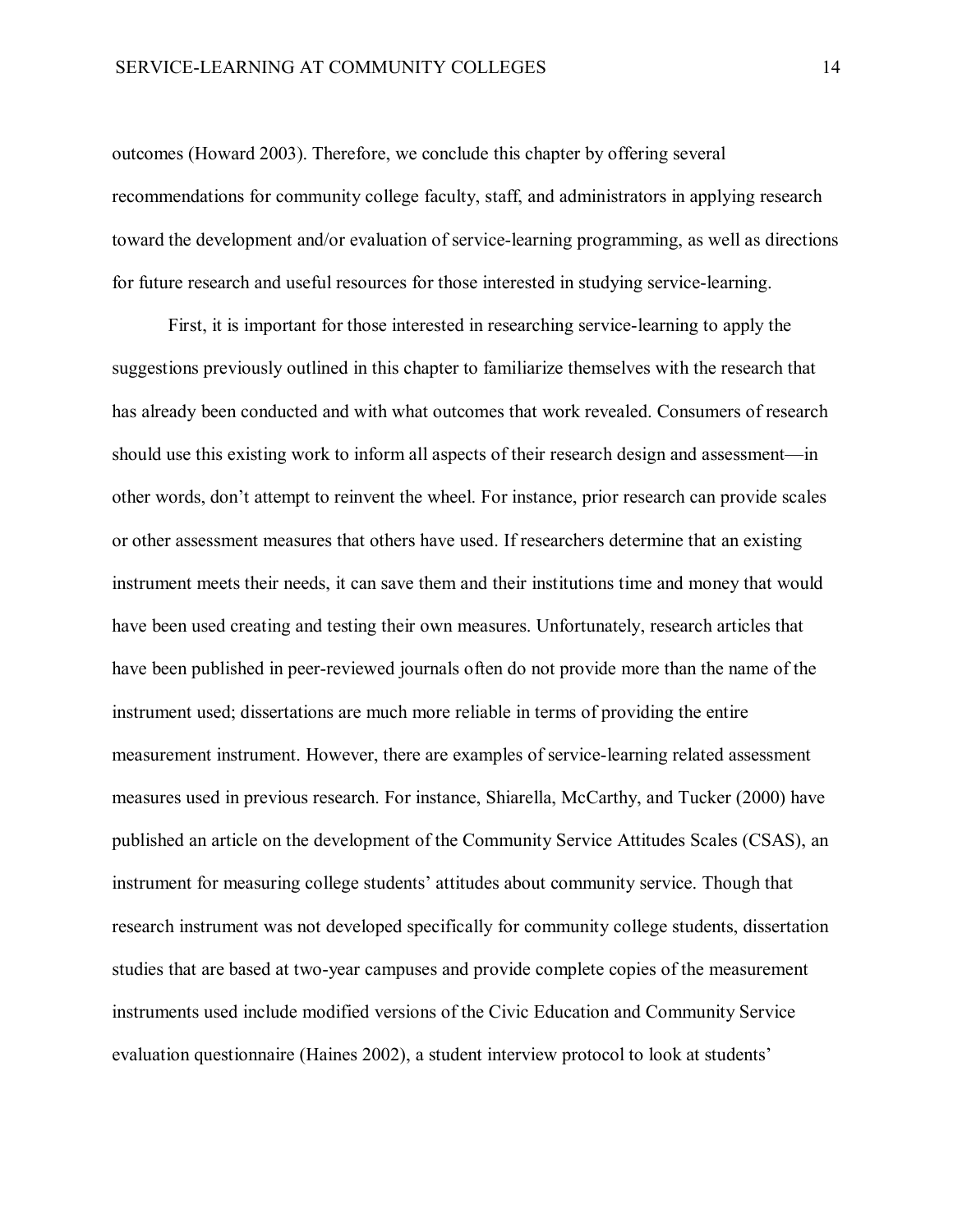perceptions of their service-learning experiences (Hughes 2002), and an evaluation questionnaire to measure the extent to which students, faculty, and community partners met a service-learning program's objectives (Reed & Pietrovito 2000).

When thinking about their own research, community college educators should consider work that has been conducted at four-year institutions, keeping in mind how their two-year programs may be similar to or different from those at the four-year level. For example, Astin and colleagues have written much about community service and service-learning, including largescale work on understanding how students learn in a service-learning course, how service experiences enhance college courses, and how faculty have integrated service into their curriculum (for one example, see Astin et al. 2000). In addition, we advise leaders to seek guidance from colleagues and others who already have been involved in implementing servicelearning programs in order to learn from both their mistakes and successes. This can be done through professional networks such as conferences or through the service-learning organization websites discussed earlier in this chapter. The National Service-Learning Clearinghouse website provides descriptions of and links to conferences that offer forums for presentations on service-learning [\(http://www.servicelearning.org/instant\\_info/fact\\_sheets/he\\_facts/publishing\\_sl\)](http://www.servicelearning.org/instant_info/fact_sheets/he_facts/publishing_sl). Service-learning program administrators can also request information and contacts from these various organizations.

Considering the often limited resources on community college campuses, it is also important for faculty and administrators to understand where to focus their efforts. As such, it is wise to design research and assessment that seeks to understand the groups of students served by a particular institution. For instance, institutions who serve many non-traditionally aged college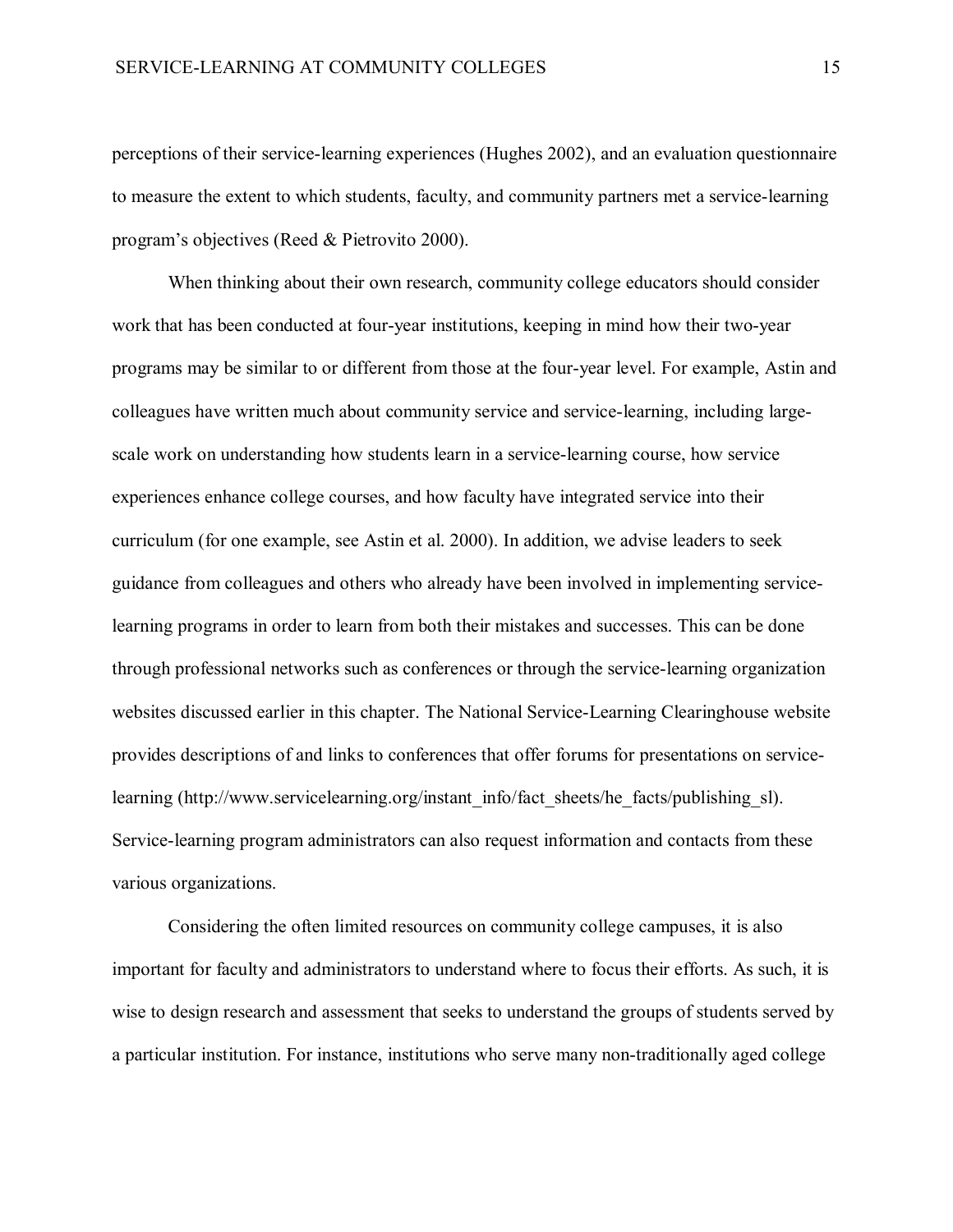students should work to tailor their service-learning programs around the unique needs of this specific demographic. Doing so will be more beneficial to students and can bring significant new insight into how service-learning impacts different groups of students, an area in which we need more research to inform practice. There is also a need to understand the conditions under which service-learning is most effective, such as whether or not the service-learning is a requirement of students' degree programs or course grades.

Finally, we urge community college faculty and leaders to present and publish the research they conduct on service-learning so that others can learn from it. Again, the National Service-Learning Clearinghouse offers suggestions on where to look to publish work on service-learning [\(http://www.servicelearning.org/instant\\_info/fact\\_sheets/he\\_facts/publishing\\_sl\)](http://www.servicelearning.org/instant_info/fact_sheets/he_facts/publishing_sl), including some previously mentioned in this chapter (e.g., *Journal of Experiential Education*). The potential for empirical research on service-learning at the community college level remains to be explored in depth and new work could provide valuable contributions to the field that would ultimately benefit students and institutions, as well as improve educational policy and practice. For those interested in furthering this work, we conclude this chapter with a description of a few resources that may prove useful in studying service-learning.

1) *The Educator's Guide to Service-learning Evaluation,* published by the National Service-Learning Clearinghouse (National Service-Learning Clearinghouse 2001), provides additional information regarding data collection and analysis and serves as an excellent resource for community college faculty and staff engaged with service-learning programming and research.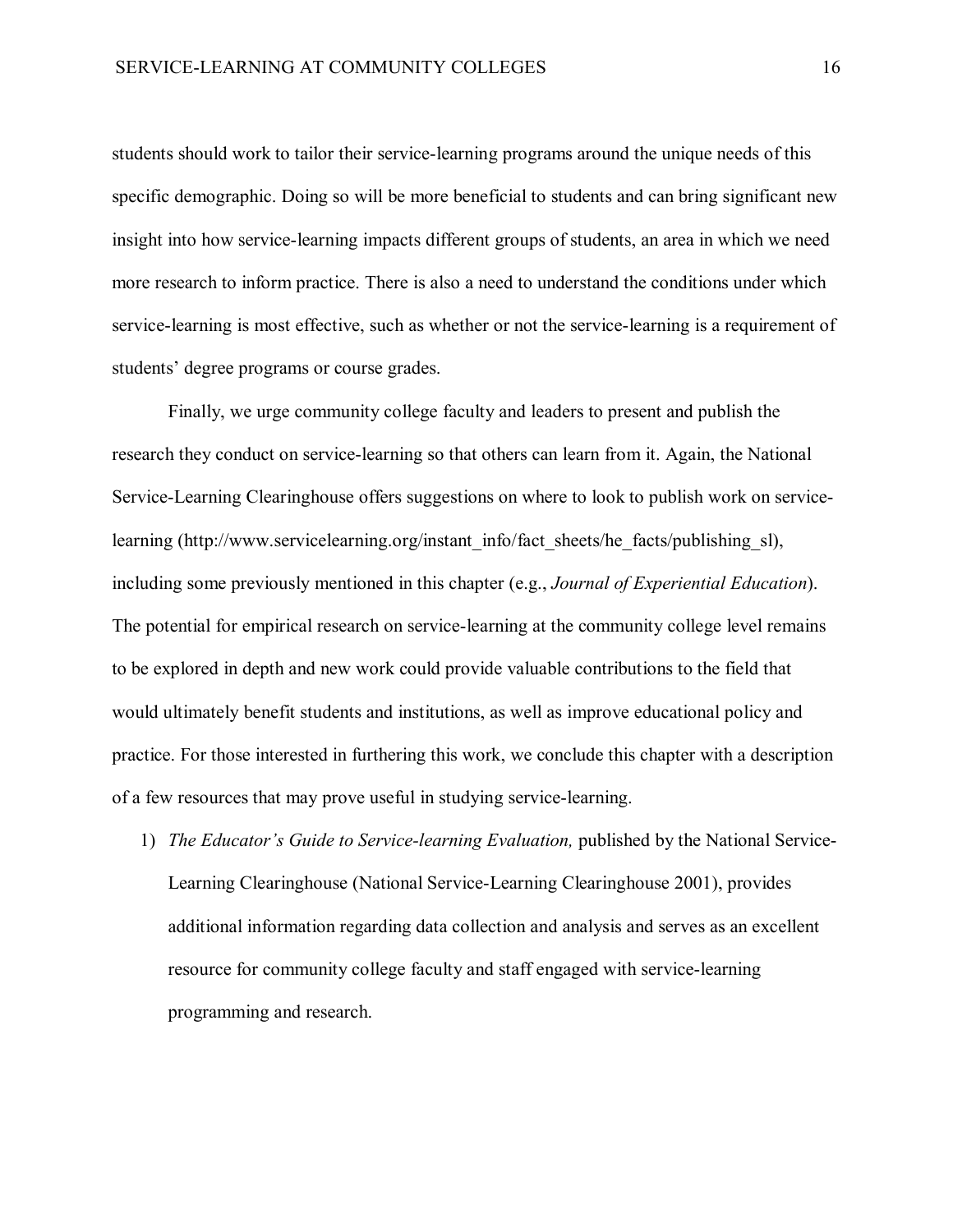- 2) *Studying Service-Learning,* edited by Billig and Waterman (2003), expands on many of the ideas presented in this chapter including issues to consider when studying servicelearning, relevant developmental theories, and methodological considerations when reading and conducting research on service-learning.
- 3) *The Measures of Service-Learning: Research Scales to Assess Student Experiences* (Bringle et al. 2004), provides a primer on measurement theory and scales to measure a variety of service-learning outcomes including moral development and critical thinking.
- 4) The National Service-Learning Clearinghouse, which provides news about servicelearning and information on various service-learning resources. For example, a fact sheet titled *Tools and Methods for Evaluating Service-Learning in Higher Education* (Seifer et al. 2009) enumerates issues to consider when evaluating service-learning programs and links to multiple resources for evaluating service-learning.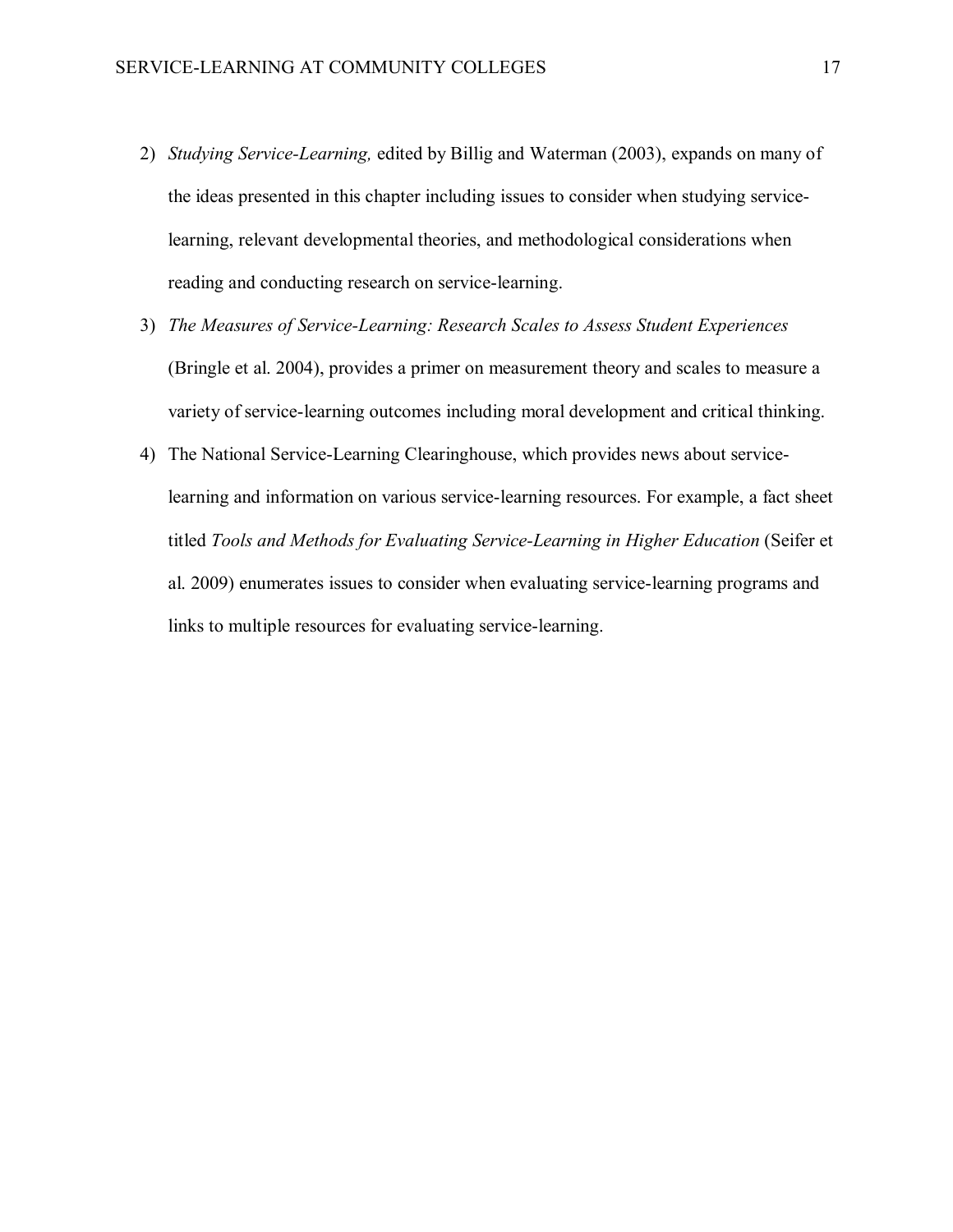### **Bibliography**

- American Association of Community Colleges. 2013. "Service Learning." Accessed July 25. http://www.aacc.nche.edu/Resources/aaccprograms/horizons/Pages/default.aspx.
- Astin, Alexander W., Lori J. Vogelgesang, Elaine K. Ikeda, and Jennifer A. Yee. 2000. *How Service-Learning Affects Students.* Los Angeles: Higher Education Research Institute, UCLA.
- Billig, S., and Alan Waterman, edited 2003. *Studying Service-Learning: Innovations in Education Research Methodology*. Mahwah, NJ: Lawrence Erlbaum Associates, Publishers.
- Bradley, Richard. 2003. "Using Developmental and Learning Theory in the Design and Evaluation of K-16 Service-learning Programs." In *Studying Service-Learning: Innovations in Education Research Methodology*, edited by Shelley Billig and Alan Waterman, 47-72. Mahwah, NJ: Lawrence Erlbaum Associates, Publishers.
- Bringle, Robert, Mindy Phillips, and Michael Hudson. 2004. *The Measures of Service-Learning: Research Scales to Assess Student Experiences*. American Psychological Association ebook. ISBN 1591470773.
- Campus Compact Center for Community Colleges. 2013. Accessed July 25. http://www.compact.org.
- Clayton, Patti, Robert Bringle, and Julie Hatcher. 2013. *Research on Service-Learning: Conceptual Frameworks and Assessment*. Sterling, VA: Stylus.
- Furco, Andrew. 2003. "Issues of Definition and Program Diversity in the Study of Service-Learning." In *Studying Service-Learning: Innovations in Education Research*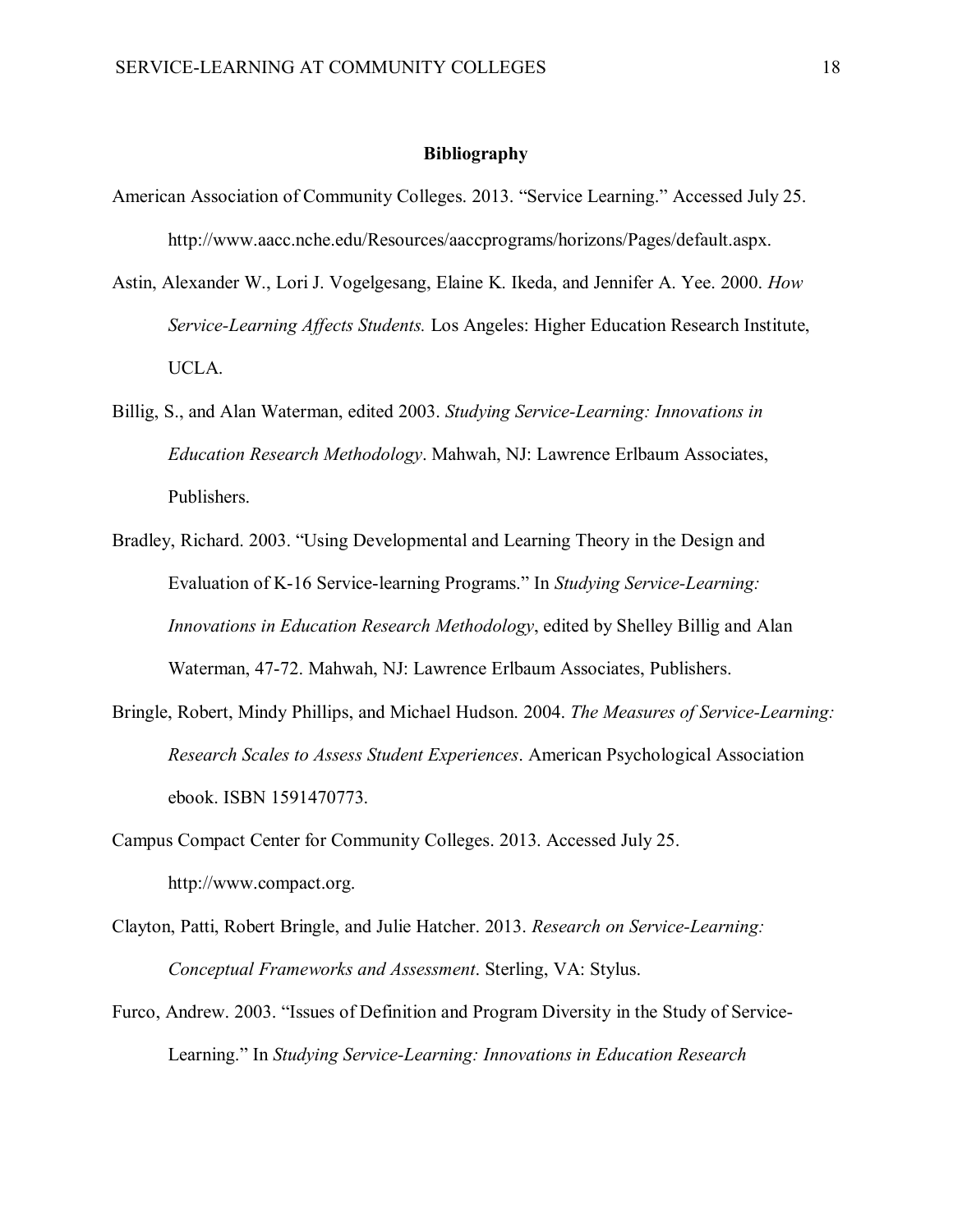*Methodology*, edited by Shelley Billig and Alan Waterman, 13-34. Mahwah, NJ:

Lawrence Erlbaum Associates, Publishers.

- Haines, Dana Lee. 2002. "A Study of Community College Student Attitudes Related to Service-Learning." PhD diss., Baylor University.
- Hecht, Deborah. 2003. "Issues of Research Design and Statistical Analysis." In *Studying Service-Learning: Innovations in Education Research Methodology*, edited by Shelley Billig and Alan Waterman, 107-124. Mahwah, NJ: Lawrence Erlbaum Associates, Publishers.
- Howard, Jeffrey. 2003. "Service-Learning Research: Foundational Issues." In *Studying Service-Learning: Innovations in Education Research Methodology*, edited by Shelley Billig and Alan Waterman, 1-12. Mahwah, NJ: Lawrence Erlbaum Associates, Publishers.
- Hughes, Alice. 2002. "A Study of Service-Learning at Virginia Highlands Community College and Mountain Empire Community College." PhD diss., East Tennessee State University.
- Johnson, Burke, and Larry Christensen. 2012. *Educational Research: Quantitative, Qualitative, and Mixed Approaches*. Thousand Oaks, CA: SAGE Publishers, Inc.
- National Service-Learning Clearinghouse. 2013. Accessed July 25. http://www.servicelearning.org.
- National Service-Learning Clearinghouse. 2001. "Educators' Guide to Service-Learning Program Evaluation." Accessed July 25.

[http://www.servicelearning.org/filemanager/download/37/EvaluationToolkit.pdf.](http://www.servicelearning.org/filemanager/download/37/EvaluationToolkit.pdf)

Reed, Carol B., and James A. Pietrovito. 2000. "Evaluation of the Service-Learning Program at Mount Wachusett Community College: History, Philosophies, and Practices of Adult Education." PhD diss., Nova Southeastern University.